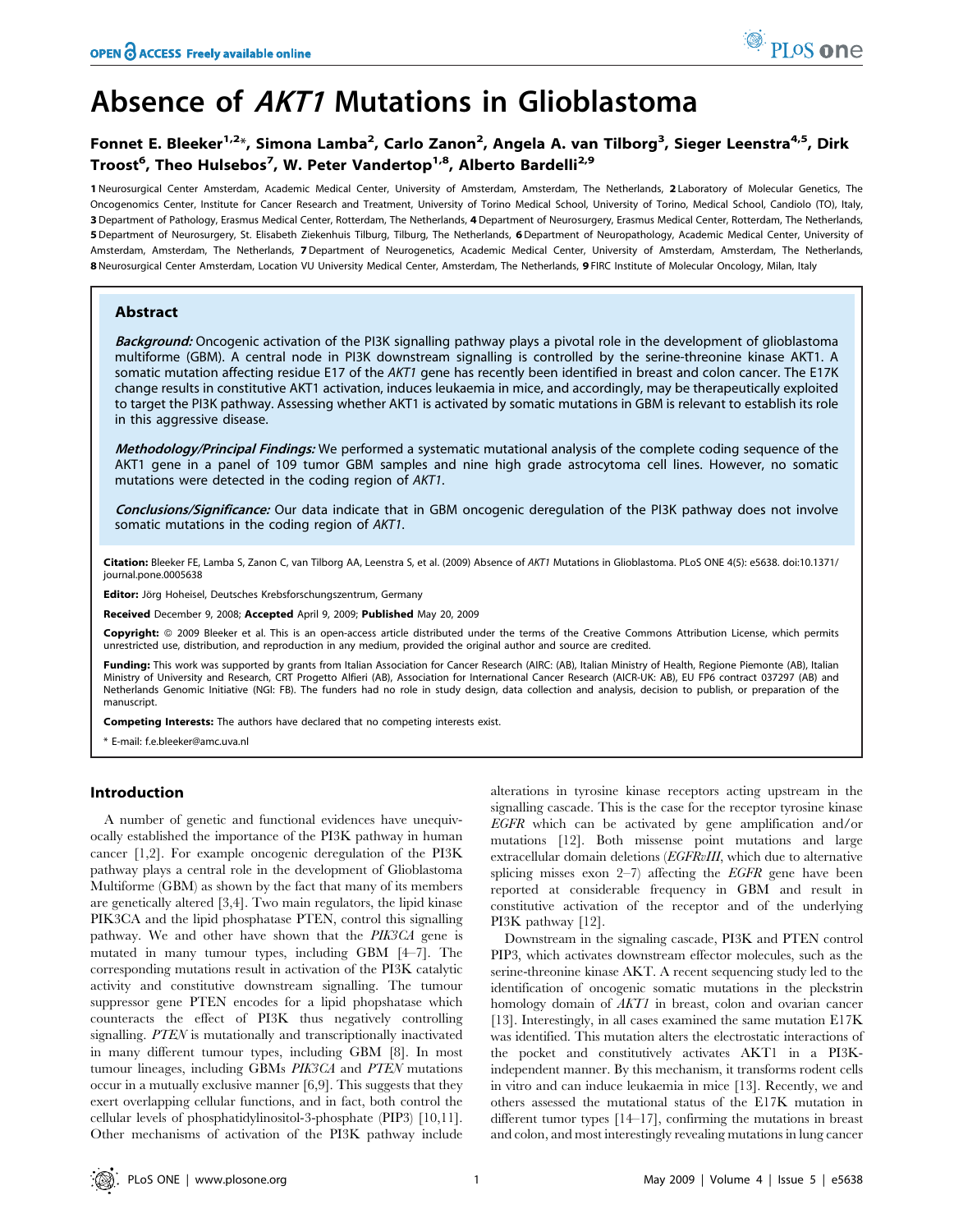| Table 1. Characteristics of 109 GBM tumor samples. |  |
|----------------------------------------------------|--|
|----------------------------------------------------|--|

| <b>GBM</b> subclasses | primary            | 94   |
|-----------------------|--------------------|------|
|                       | secondary          | 15   |
| Patient sex           | female             | 47   |
|                       | male               | 62   |
| Patient age           | mean age (years)   | 53.6 |
|                       | median age (years) | 55   |

doi:10.1371/journal.pone.0005638.t001

[14,15]. On the contrary, we did not detect any mutations affecting the hotspot residue E17 in a panel of 128 GBMs [15]. We noted that, GBMs do exhibit a different mutation spectrum for some genes compared to other tumor types. For example, most EGFR and ERBB2 mutations in lung cancer are found in the kinase domain [18,19], whereas these genes are predominantly mutated in the extracellular domain in GBM [12,20]. This led us to speculate that GBMs might bear mutations in other regions of the AKT1 gene. To definitively assess this hypothesis, we successfully sequenced the complete coding sequence of AKT1 in 109 GBM tumor samples and nine high grade astrocytoma cell lines.

### Results and Discussion

We sequenced the complete coding sequence of the *AKT1* gene in a set of 109 GBM tumors and 9 high grade astrocytoma cell lines. Primers were designed to amplify and sequence the genomic region corresponding to all coding exons of AKT1, including exon 4, where the E17K residue is located. Amplicons included at least 15 intronic bases at both the 5' and 3' ends encompassing the splicing donor and acceptor sites. A total of 1535 PCR products, spanning 628 kb of tumour genomic DNA, were generated and subjected to direct sequencing. Sequencing was performed single stranded with either forward or reverser primer. Identified changes were independently confirmed by another round of PCR and sequencing.

Previous work focusing on the mutational analysis of exon 4 did not identify any E17K mutation in 128 GBM samples [15]. Importantly, we extended the mutational analysis for these tumors

to all other coding exons of AKT1, but no somatic mutations were found.

Our tumor set was validated by previous mutational profiling of common cancer genes, including the IDH1 gene [21]. Furthermore, we found a number of previous reported SNPs in our samples (rs17846822, rs34664585, rs3730358, rs3730368, rs2494737, rs2494735, rs34670300, rs3730361, rs3730329, rs3730329, rs2494732). In addition, we identified three novel germline changes (IVS8-12C $\geq$ T, R200H and W333\*) at low frequency, they were found only once in different samples. Our work is focused on somatic mutations and therefore, we did not study these changes in further detail.

While previous studies have focused mainly on the hotspot mutation site  $AKTI<sup>E17</sup>$  or the serine and threonine phosphorylation sites [3,15,17], this work is the first to show in a large panel of GBMs that the coding sequence of the AKT1 is not somatically mutated in this tumour lineage. Although the promoter region and/or the 5' and 3' UTR of AKT1 may contain mutations, our data indicate that in GBM oncogenic deregulation of the PI3K pathway does not involve mutations in the coding region of AKT1.

#### Materials and Methods

## Tumor sample, Ethics Statement and Isolation of Genomic DNA

All samples were collected from patients undergoing brain tumor surgery in the Academic Medical Center (Amsterdam, The Netherlands). Oral consent for removal of the tissue and its storage in the tumor bank for research purposes was obtained and documented in the patient's medical chart. Individual consent for this specific project was waivered by our ethics committee because the research was performed on 'waste' material, stored in a coded fashion. Patient characteristics are displayed in Table 1. Tumor samples were included only if at least 80% of the sample consisted of cancer cells, as verified by H&E staining.

Nine astrocytoma cell lines were included: the cell lines U87MG, U118MG, U251MG, U373MG, T98G (ATCC, Middlesex, United Kingdom), SKMG-3 (a gift of Dr Christopher Y. Thomas, University of Virginia Division of Hematology/Oncology, Charlottesville, VA), SF763 (gift of Dr M.L. Lamfers,

Table 2. Primer details to sequence the coding sequence of AKT1.

| Exon | <b>Forward Primer Sequence</b> | <b>Reverse Primer Sequence</b> | <b>Sequencing Primer Sequence</b> |
|------|--------------------------------|--------------------------------|-----------------------------------|
|      | GTCAGAGAGCTTAGAGGGATGG         | GGCACAGGCACTCACAGA             | AGTGGGTCTCTGGCTCACC               |
| 4    | AGTCTGCCTTCCCGTTGAC            | CAGCCAGTGCTTGTTGCTT            | <b>GTTTCTGTCGCTGGCCCTA</b>        |
| 5    | AGGCTTGGAGAGAGGAAGAGAT         | GGAGTGAGGATGGCTACAGG           | CTGGTGGGTGGTATGCAAG               |
| 6    | AGGGCTGTCTCTGGGAACC            | <b>TGGAGTGCTGAGTGTCTCCTG</b>   | GGGTGGGTGAAAGACGTG                |
|      | <b>GTTCCCTGTAAGCCTGGACTC</b>   | TAAAGCAGGGCTGGGTGA             | <b>GCTCTGCCTCCGACTCTG</b>         |
| 8    | CCGCTACTACGCCATGAAGA           | ACATCGTCCCCTAGAGACAGC          | CATGAAGATCCTCAAGAAGGAAG           |
| 9    | AACACTCCTTGGCACCTCAG           | <b>TAACTCAGCAGGAACAAGTCACC</b> | ATCAGGCGACGTGGTATCAA              |
| 10   | AGTTAGGGCTTCTGAGACTTTCC        | <b>CTTGTCCAGCATGAGGTTCTC</b>   | <b>GTCCCTTCCCTGTGCAATG</b>        |
| 11   | CTACCTGCACTCGGAGAAGAAC         | CAGGACTCGGCATCAAGG             | GCACAGAGAGGACACAGCATT             |
| 12   | CTGAGCACACGCAATGCT             | GACATCAAGCTTTGGCTATCAGT        | <b>AATGCTGTGTCCTCTCTGTGC</b>      |
| 13   | <b>GTGAGCTCTGTGGTGCTTTG</b>    | <b>GCGTGAGTGTGGATATGTGG</b>    | GCCCTACATCACAGGAGGAA              |
| 14   | <b>GCTTGCTGCTCTCTGACATC</b>    | AGGCCTCTCTGAGTGTGGA            | ATCCAGGTGCTTTGAAGGTCT             |
| 15   | AGGTCCCTGTGTCAATCTGTG          | CTCAAATGCACCCGAGAAATA          | GAGGTTGGCTTCCTACTGGAG             |

Primers in 5' to 3' direction. doi:10.1371/journal.pone.0005638.t002